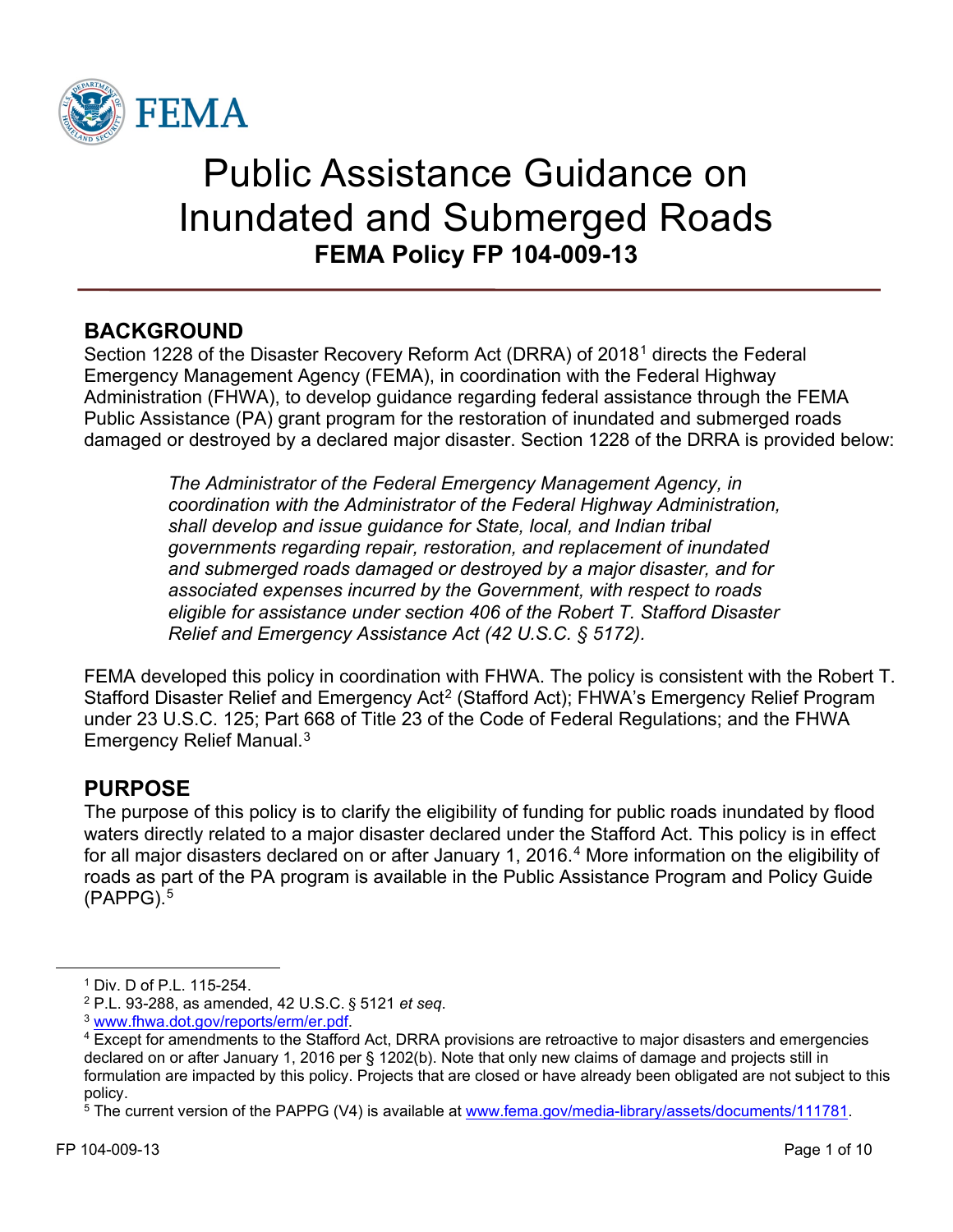

## **PRINCIPLES**

- A. Provide clear guidance on the eligibility of funding for roads for which disaster damage is claimed due to flood water inundation as a direct result of a federally declared major disaster.
- B. Provide additional guidance for reporting road flood water inundation damage and outline the required documentation to support claimed damage.

## **REQUIREMENTS**

#### **A. APPLICABILITY**

Outcome: To establish the parameters of this policy and ensure it is implemented consistent with program authorities.

#### **1. Recipients and Subrecipients.**

This guidance is applicable to Recipients and Subrecipients that are legally responsible for the maintenance and restoration of public roads damaged due to flood water inundation by a federally declared major disaster.

#### **2. Public Roads.**

This guidance is only applicable to public roads as defined in the **Definitions** section at the end of this policy. Private roads, including homeowners association roads, are not eligible.<sup>[6](#page-1-0)</sup> Some private non-profit Applicants may have eligible roads and sidewalks, such as on a school campus; in those cases, their roads are subject to this policy.

#### **B. GENERAL WORK ELIGIBILITY**

Outcome: To define the overarching framework for eligible work related to inundated and submerged roads. All other PA eligibility requirements apply.<sup>[7](#page-1-1)</sup>

#### **1. Roads with Visible Damage.**

Work to repair roads that have experienced surface damage, including flood water inundation damage identified once flood waters have receded, that is visible and quantifiable during inspection and directly attributed to the declared major disaster event is eligible for PA funding.

Examples of major visible and quantifiable surface damage caused by the declared major disaster event includes, but is not limited to, washouts, collapses, and slips. Minor surface damage to roads caused by the declared major disaster event is often similar to damage that may occur over time from other causes, such as the age of the road, traffic volume, and frequent rain. Distinguishing between pre-existing damage and minor damage caused by the declared major disaster event is covered in **Section D.2. Maintenance Records Requirement** of this policy. Distress evident on the surface, such as potholes or fatigue

<span id="page-1-0"></span><sup>6</sup> See *Chapter 8:IX.A. Roads and Bridges (Category C)* of the PAPPG (V4).

<span id="page-1-1"></span><sup>7</sup> See Title 44 of the Code of Federal Regulations (44 C.F.R.) Part 206, Subpart H; and PAPPG (V4).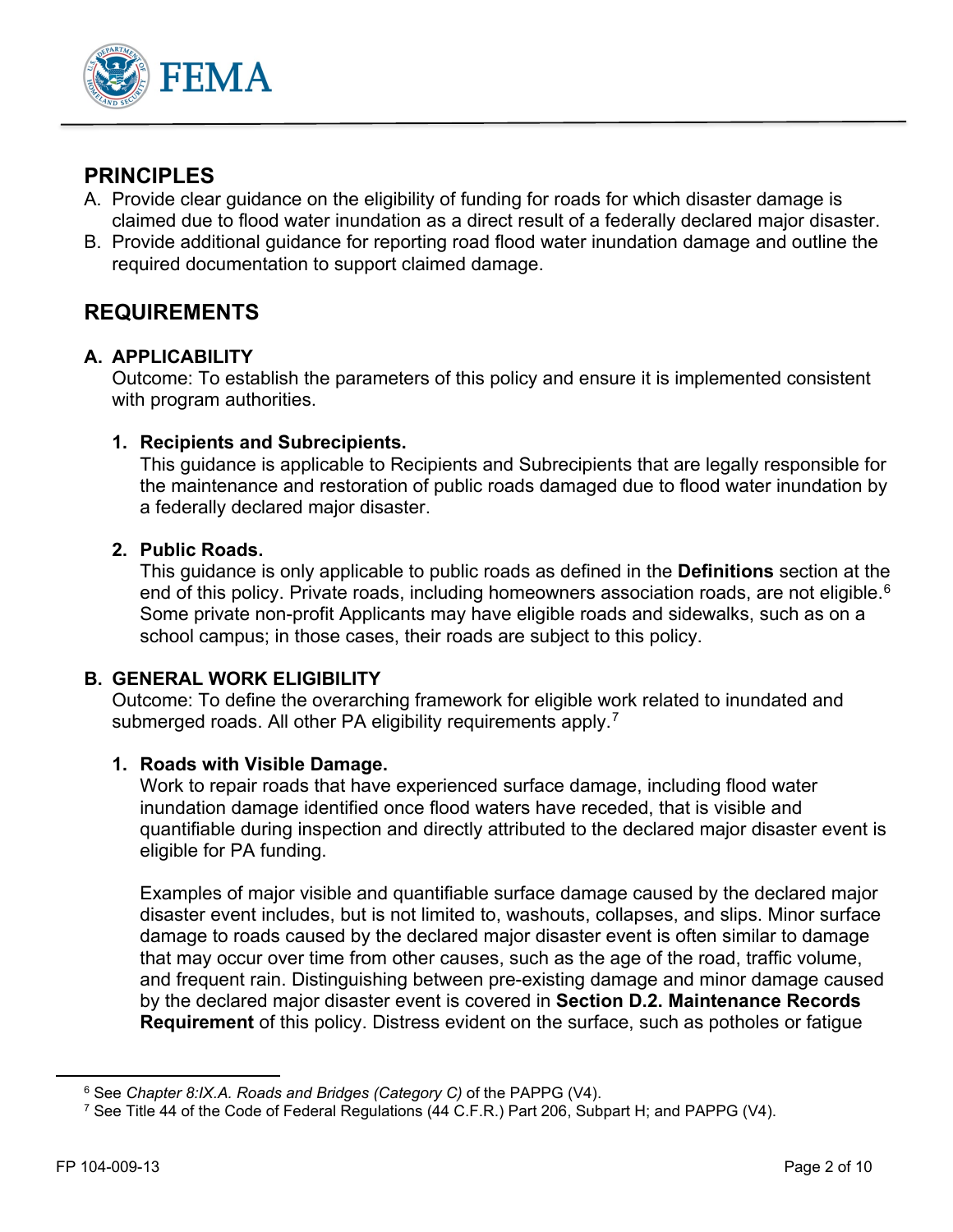

cracking is generally ineligible for repair as this type of damage is rarely caused directly by one incident.<sup>[8](#page-2-0)</sup>

Restoration of sections of road with disaster-related surface damage will follow PA guidance for work performed under Category C: Roads and Bridges.<sup>9</sup>

#### **2. Roads without Visible Damage.**

- a. Submerged Roads without Visible Surface Damage.
	- Restoration work for roads that have experienced inundation by flood waters as a direct result of a major disaster event where surface damage is not visible and quantifiable during an inspection of the claimed section(s) of road after the flood waters have receded is not eligible for PA Program funding. Claims of subsurface damage based on the findings of an inspection<sup>[10](#page-2-2)</sup> for sections of road without visible and quantifiable surface damage will not be considered eligible for assistance from the PA Program. Accordingly, costs associated with methods of inspection on sections of road without visible and quantifiable surface damage are not eligible for PA reimbursement.
- b. Projected Loss of Useful Service Life.

Restoration work based on a projected loss of useful service life (i.e., the potential reduction in the road's remaining service life) is ineligible because it is not damage caused by the major disaster event and service life is part of the design of roadways. Loss of useful service life is based on aging and use of the roadway.<sup>[11](#page-2-3)</sup> For example, if an Applicant is claiming subsurface deterioration of a section of road that has experienced inundation based on the findings of an inspection, this alone does not constitute disaster-related damage eligible for PA funding since such deterioration is not caused by a single incident but is the result of the use of the road and normal weather conditions over time.

**3. Traffic-Induced Surface Damage Resulting from Reopening Road Prematurely.**

To help avoid damage to roads that have been inundated, Applicants should allow time for saturated soil to dry out prior to reopening roads to normal traffic to prevent surface damage caused by reopening roads prematurely. Such damage is traffic-induced, not disaster-related, and should be expected on a saturated roadbed. In addition to not being a result of the declared disaster, surface damage from reopening roads to normal traffic prematurely may constitute negligence and, therefore, may not be eligible for repair assistance from PA.[12](#page-2-4) Exceptions include surface damage caused by emergency vehicles performing eligible debris removal or other emergency work under PA necessary as a result of the declared event,<sup>[13](#page-2-5)</sup> or single-access roads that the Applicant determined were

<span id="page-2-1"></span><span id="page-2-0"></span><sup>8</sup> See *Chapter 8:IX.A. Roads and Bridges (Category C)* of the PAPPG (V4).

<span id="page-2-2"></span><sup>&</sup>lt;sup>10</sup> Including destructive and non-destructive methods of inspection such as Ground-Penetrating Radar, Core Sampling, Soil Boring, and Falling Weight Deflectometers.

<span id="page-2-4"></span><span id="page-2-3"></span><sup>11</sup> See *Chapter 6:XXI.B. Loss of Useful Service Life* of the PAPPG (V4). 12 See 44 C.F.R. §§206.223(a)(1) and (e).

<span id="page-2-5"></span><sup>&</sup>lt;sup>13</sup> See Chapter 7:III. Damage Caused During Performance of Emergency Work of the PAPPG (V4).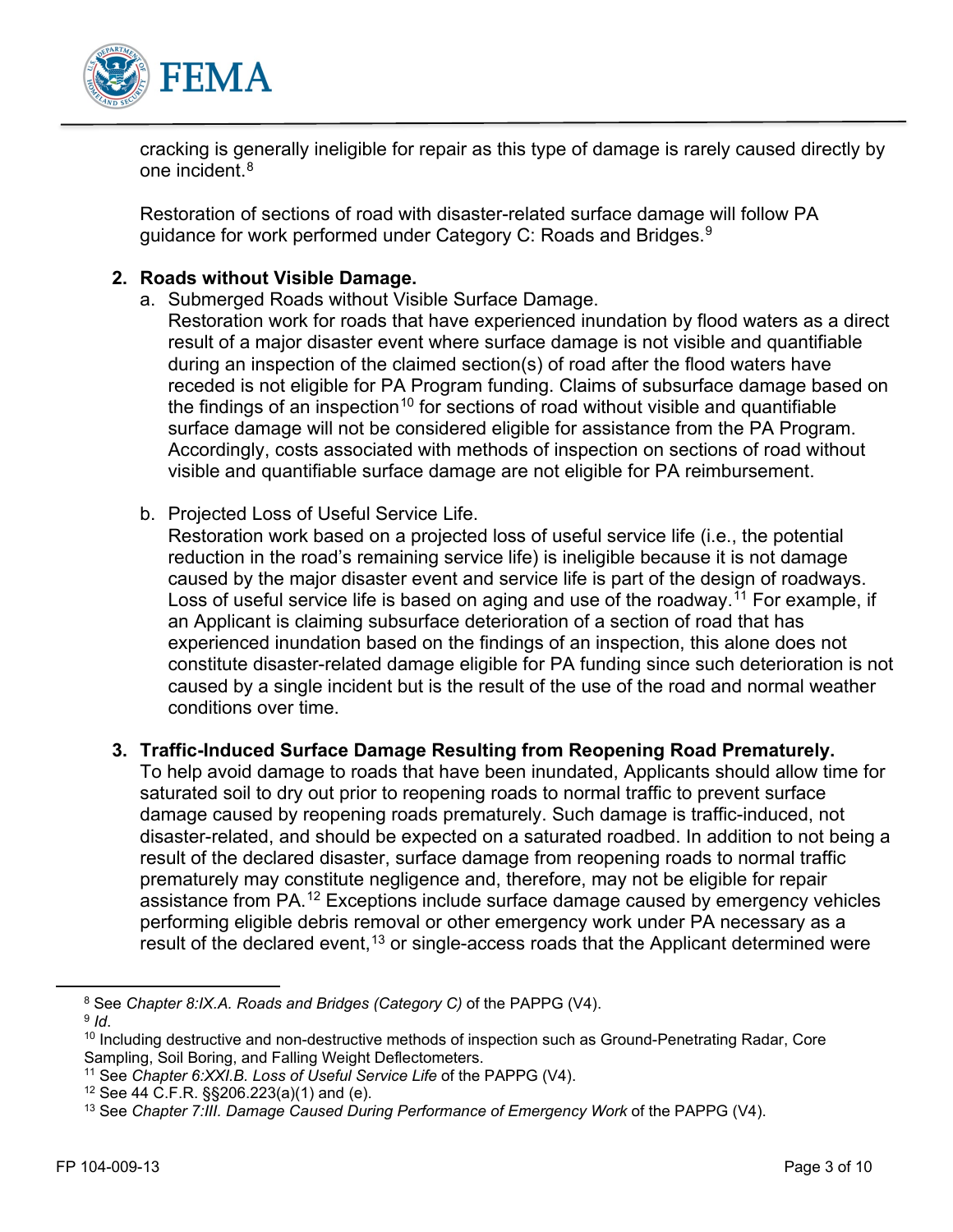

required to be reopened for emergency response purposes due to lack of detour/alternate routes. In such cases, the Applicant must provide documentation to justify reopening the road prematurely as described in **Section E. Documentation to Support Claimed Damage** of this policy.

#### **4. Closed Basin Flooding.[14](#page-3-0)**

Closed basin flooding can result in roads that remain submerged indefinitely as water is not able to drain from closed basin areas. In such cases, it may not be feasible to wait until flood waters recede to safely and effectively assess potential damage and provide any time extensions. PA funding may be used to raise the grades of eligible sections of road faced with long-term loss of use due to an unprecedented rise in closed basin water level when closed basin flooding is directly attributed to the declared major disaster event.

Permanent work, including grade raises, related to closed basin flooding is only eligible if the Applicant can demonstrate all of the following:

- The submerged section of road is in a closed basin flooding area;
- The closed basin flooding is directly attributed to the declared major disaster event rather than the culmination of multiple meteorological events that have caused excessive run-off into the closed basin area over an extended period of time; and
- The closed basin flooding results in long-term loss of use of critical routes.

PA funding will generally be limited to grade raises of highways and bridges of critical routes projected to experience long-term loss of use due to closed basin flooding, as demonstrated by the Applicant. Only those routes that are critical to restoring traffic service are eligible for grade raises. Factors to evaluate whether individual routes are critical include functional classification; provision of essential community services, such as access for emergency response, schools, and mail/delivery vehicles; and availability of alternate routes and/or detours. FEMA, in coordination with the Recipient and Applicant, will determine if the claimed roadway is a critical route and eligible for grade raises based on the Applicant's request for grade raises of impacted sections of roads in closed basin flooding areas. It is not the intent of the PA program to raise the grades in dips or other low spots along roadways that suffer inundation from chronic flooding problems.

If requested by the Applicant, FEMA will also consider permanent reroutes to move roadways outside of closed basin flooding areas instead of grade raises if the Applicant can demonstrate that a permanent reroute is more cost effective than grade raises. Reroutes are subject to relocation requirements at 44 C.F.R. § 206.226(g) as well as environmental and historic preservation (EHP) review and approval to ensure the reroute does not have adverse EHP impacts.

<span id="page-3-0"></span><sup>14</sup> See also *Chapter II:B.6.b. Basin Flooding* of the FHWA Emergency Relief Manual.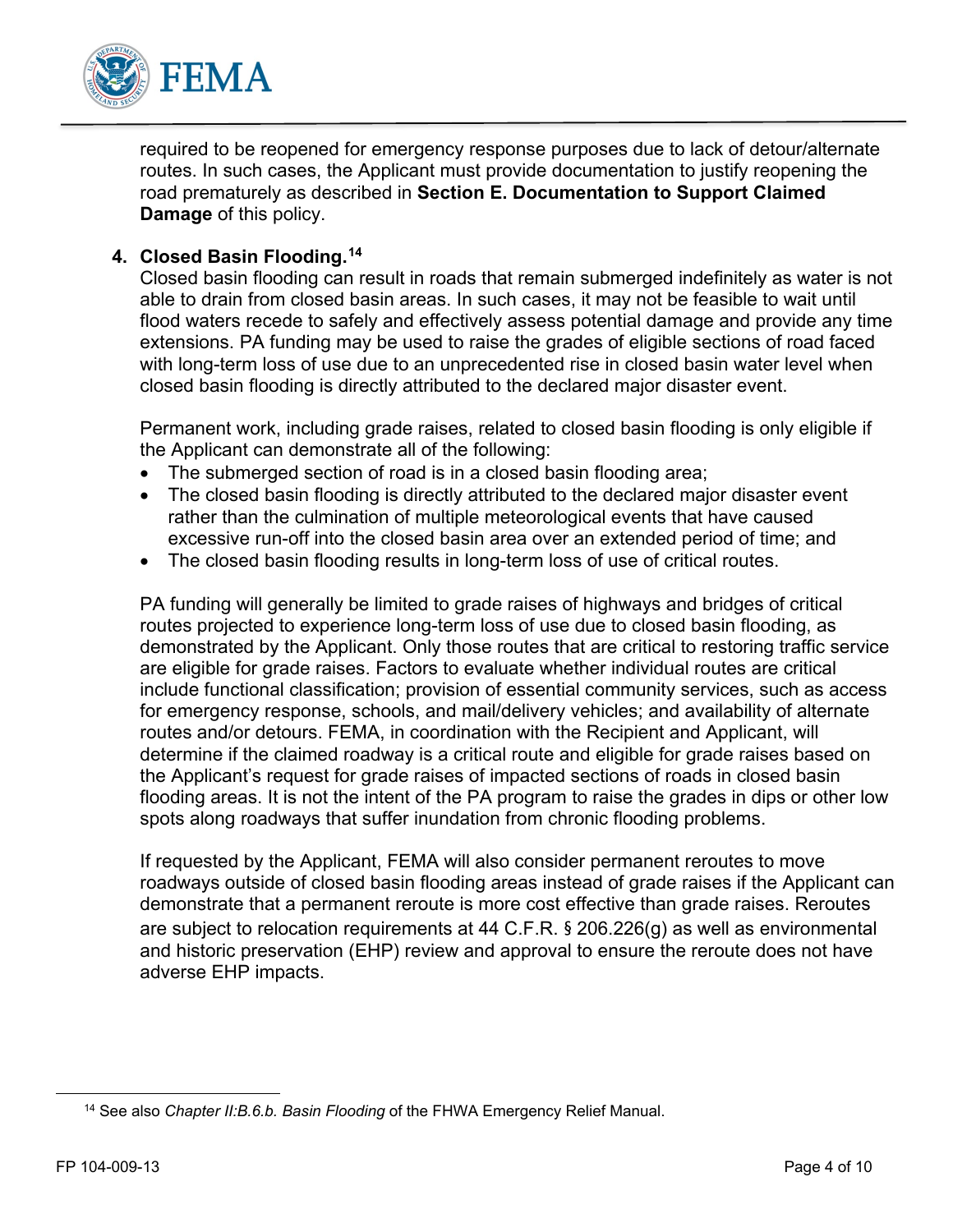

## **5. Gravel Roads.**

Additional considerations specific to submerged gravel roads are as follows:

- a. Gravel surface loss from inundation is not assumed and cannot be based on projected or estimated loss. The Applicant must be able to demonstrate actual gravel surface loss. If the Applicant chooses to lay gravel on a longer section of the road, FEMA only pays for the portion of the road that was disaster damaged. Gravel laid on non-disaster damaged sections of the road are not eligible.
- b. Rutting of submerged sections of gravel roads that have been prematurely reopened to normal traffic flow is typically not eligible. Rutting is traffic-induced damage and is to be expected on a saturated roadbed. Exceptions include rutting caused by emergency vehicles performing eligible debris removal or other emergency work or single-access roads that were required to be reopened due to lack of detour/alternate routes. In such cases, the Applicant must provide documentation to justify reopening the road prematurely as described in **Section E. Documentation to Support Claimed Damage** of this policy.
- c. Corrugation of gravel roads is not eligible for repair or restoration. Corrugation (or "washboarding") is associated with traffic in dry conditions and not attributable to inundation.

#### **C. TIMEFRAMES FOR REPORTING DAMAGE**

Outcome: This section provides timelines for reporting damage associated with sections of road inundated by flood waters as a direct result of the declared event.

#### **1. Deadline for Reporting Disaster-Related Damage.**

Road surface damage resulting from inundation as a direct result of a major disaster must be identified and reported to FEMA within 60 days of the Recovery Scoping Meeting (RSM). [15](#page-4-0) The deadline for reporting disaster damage is applicable to all major disasters, including those declared prior to the publication of this policy. Inundated and submerged roads should not be assessed until flood waters have receded to ensure the safety of damage assessment staff and to allow time for saturated soil to dry out. Allowing adequate time for saturated soil to dry out is necessary to effectively determine if eligible surface damage has occurred.

#### **2. Road Inundation Beyond the Deadline for Reporting Disaster-Related Damage.**

In some cases, roads may remain submerged beyond the deadline for reporting disasterrelated damage. In such cases, FEMA may extend the deadline for identifying and reporting damage if the Recipient submits a request in writing with justification for the extension based on extenuating circumstances beyond the Recipient's or Subrecipient's control.[16](#page-4-1) For example, if a site is inaccessible, as in the case of submerged roads, FEMA may extend the deadline for those sections of road until such time as the sites can safely be accessed for inspection.

<span id="page-4-0"></span><sup>15</sup> See 44 C.F.R. § 206.202(d)(ii) and *Chapter 5:I. List of Impacts* of the PAPPG (V4).

<span id="page-4-1"></span><sup>16</sup> See 44 C.F.R. § 206.202(f)(2) and *Chapter 5:I. List of Impacts* of the PAPPG (V4).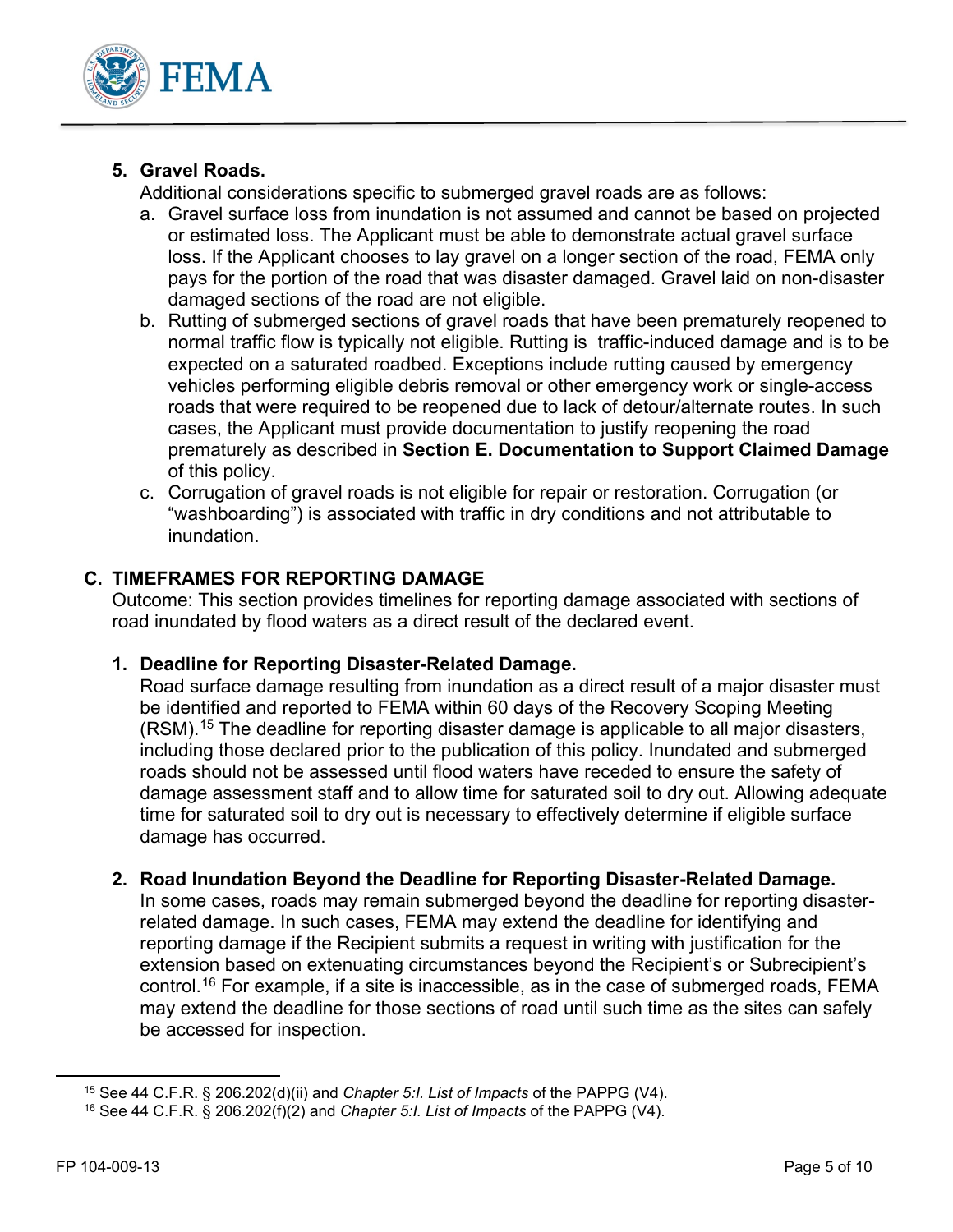

Roadways that experience inundation from closed basin flooding may be submerged indefinitely as water is not able to drain from closed basin areas. In such cases, impacted sections of road may be eligible for grade raises or permanent reroutes, if more cost effective, to address the prolonged inundation and loss of use as described in **Section B.4. Closed Basin Flooding** of this policy.

#### **D. DEMONSTRATING DISASTER-RELATED DAMAGE**

Outcome: Applicants must demonstrate that surface damage to roadways was caused directly by the declared event.

#### **1. Surface Damage as a Direct Result of Disaster-Related Flood Water Inundation.**

Visible surface damage to roads caused by flood water inundation may become apparent once flood waters have receded. For example, voids may result from soil erosion, which can cause a collapse or slip along sections of submerged roads. Therefore, it is important to assess submerged roads *after* flood waters have receded to determine if the inundation from the declared event resulted in visible and quantifiable surface damage.

The Applicant must substantiate claimed surface damage with supporting documentation consistent with **Section E. Documentation to Support Claimed Damage** of this policy. FEMA will not accept a damage report simply based on a claim that a section of road has experienced inundation or based on documentation that indicates inundation has occurred without demonstrating any resulting surface damage. Similarly, there should be no presumption of eligible disaster-related damage to an inundated or submerged road for inclusion of the estimated repair costs in a joint preliminary damage assessment.

#### **2. Maintenance Records Requirement.**

When evaluating eligibility of reported road damage, including how the incident caused the damage, FEMA reviews maintenance records or other documentation establishing that the Applicant has a routine maintenance program. In the absence of maintenance records, FEMA will review whatever documentation is available to assist in making an informed decision on the condition of the road at the time the disaster occurred.

FEMA does not provide PA funding for repair of damage caused by deterioration, deferred maintenance, the Applicant's failure to take measures to protect a facility from further damage, or negligence.<sup>[17](#page-5-0)</sup> Normal maintenance, such as work to repair potholes or fatigue cracking, is generally ineligible as this type of damage is rarely caused directly by one incident.<sup>[18](#page-5-1)</sup>

#### **E. DOCUMENTATION TO SUPPORT CLAIMED DAMAGE**

Outcome: This section describes what documentation is needed to support claimed surface damage to roads due to inundation by flood waters as a direct result of the declared event.

<span id="page-5-0"></span><sup>17</sup> See 44 C.F.R. §§ 206.223(a)(1) and (e);*Chapter 4:I.B.1. Result of Declared Incident* of the PAPPG (V4).

<span id="page-5-1"></span><sup>18</sup> See *Chapter 8:IX.A. Roads and Bridges (Category C)* of the PAPPG (V4).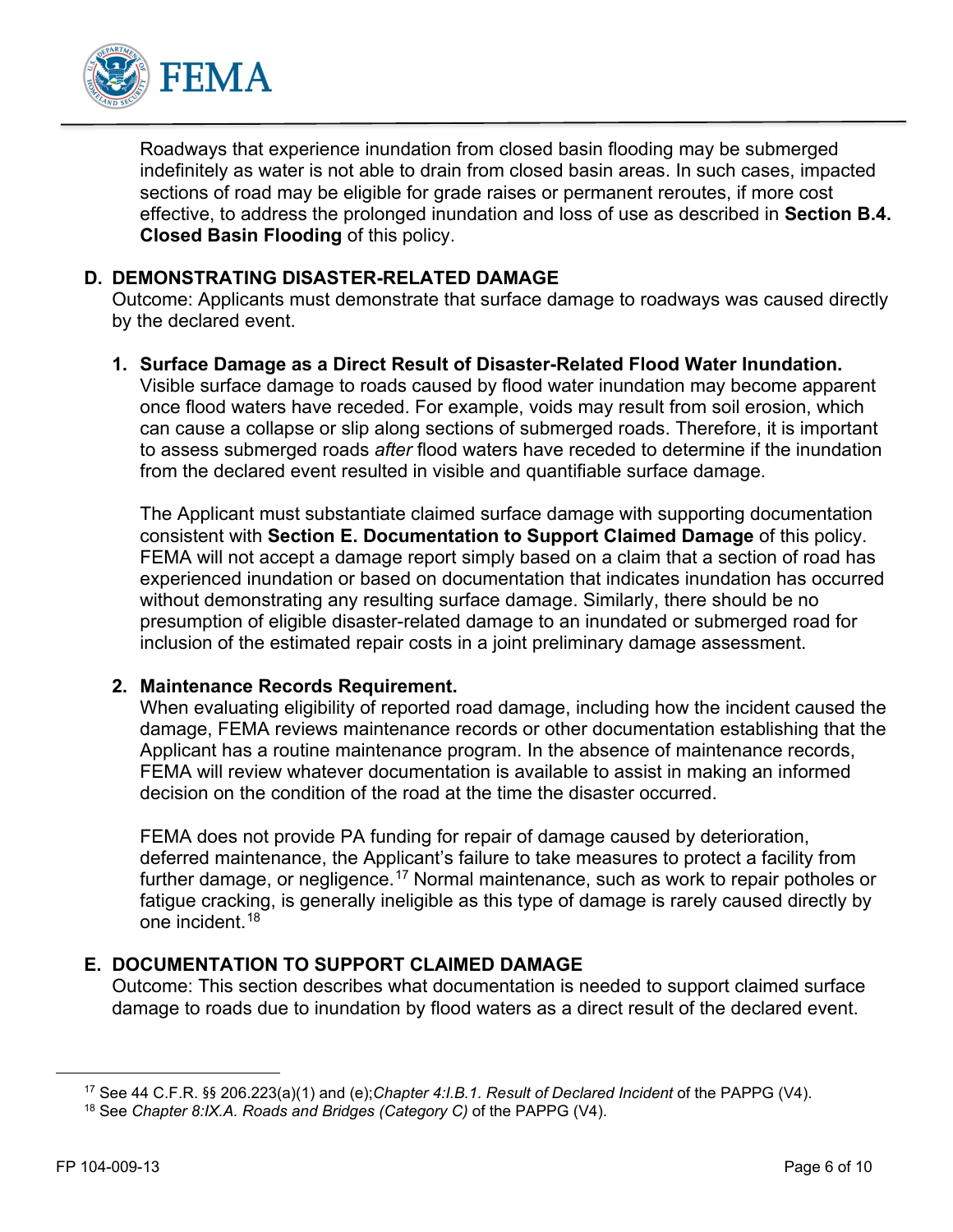

#### **1. Minimum Documentation to Support Claimed Damage.**

- a. Pre-event (if available) and post-event photos or videos of impacted sections of road, or other documentation to indicate pre- and post-event surface condition;
- b. Maintenance records including, if applicable, documentation of a pavement evaluation program or pavement management system (e.g., a regular documented pavement inspection using standards found in Distress Identification Manual for the Long-Term Pavement Performance Program (June 2003, FHWA-RD-03-031)); and
- c. Documentation of any repairs following pre-disaster assessments, specific to each section of road claimed and/or documentation of any post-disaster repair work already completed, specific to each section of road claimed.

#### **2. Traffic-Induced Surface Damage Resulting from Reopening Road Prematurely.**

- a. An explanation/justification for reopening the road prior to allowing saturated soil to dry (e.g., emergency response, the performance of eligible PA emergency work, emergency access, etc.).
- b. For emergency response traffic, documentation of emergency call logs and a map showing the route taken by the emergency vehicle(s).
- c. If claiming surface damage from normal traffic loads due to reopening a single-access road immediately following the declared event or once flood waters have receded, documentation to support that no detour or alternate route was available and the road was required to reopen for emergency access.

#### **3. Closed Basin Flooding.**

- a. Information to support the closed basin flooding was directly attributed to the declared major disaster event and the long-term loss of use of critical routes.
- b. For closed basin flooding as a direct result of the declared major disaster event: Information showing that the water elevation in the closed basin has reached historically high levels; that the rise in the water level occurred during the designated incident period; historic water level elevation and rainfall intensity records; and/or maintenance reports or other information that provides some historical perspective on events and water levels within the closed basin.
- c. For long-term loss of use of critical routes: Information demonstrating the length of time the roadway has been closed to traffic and is projected to remain closed to traffic based on the basin water level elevations that occurred as a direct result of the declared major disaster event.

#### **4. Gravel Roads – Gravel Loss.**

- a. Documentation indicating gravel loss directly attributed to the declared event (e.g., work logs and material invoices quantifying the amount of aggregate gravel placed in the damaged section within 12 months of the start of the incident period).
- b. Photographs or video of the field of displaced gravel.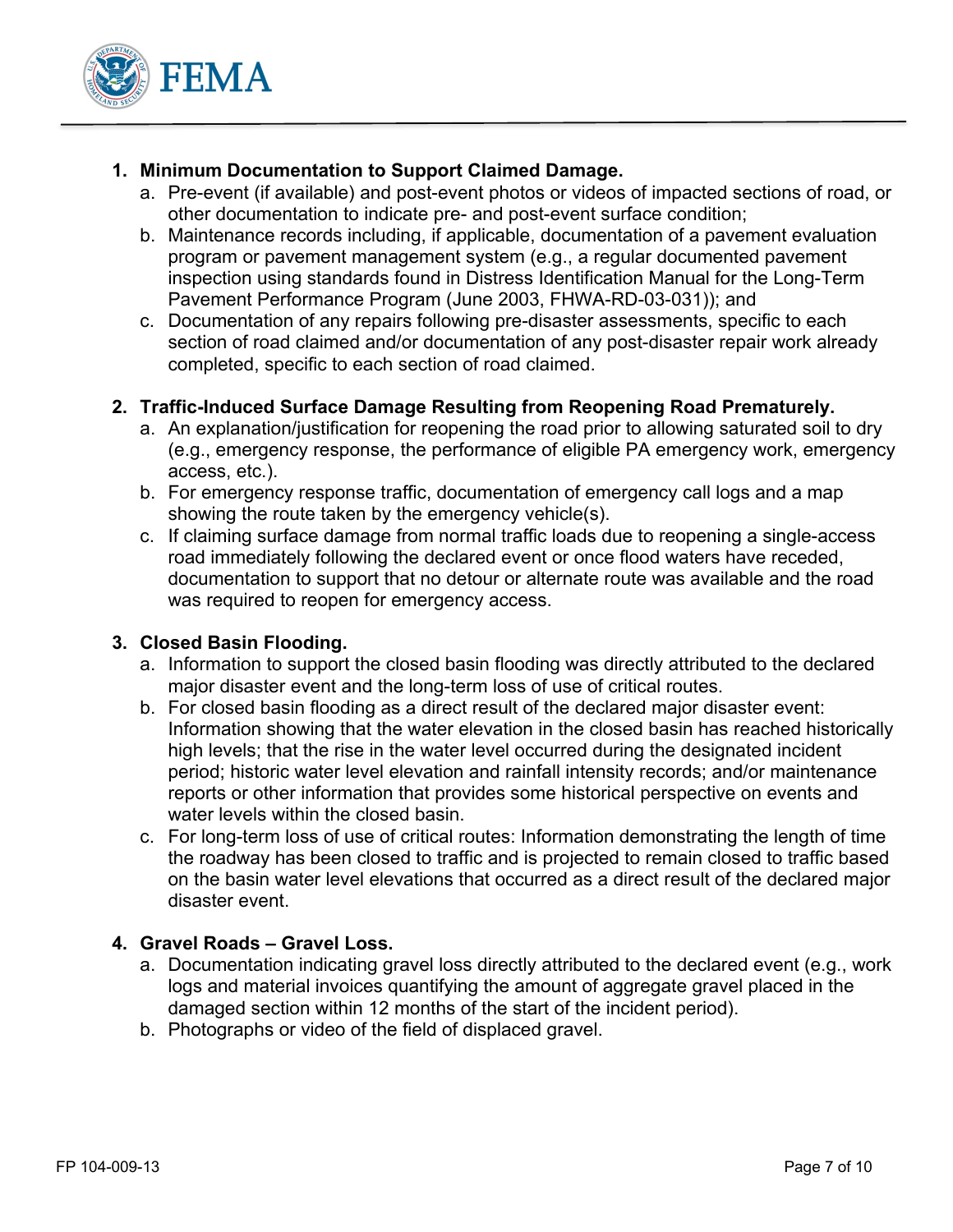

#### **5. Gravel Roads – Rutting.**

- a. For emergency response traffic, documentation of emergency call logs and a map showing the route taken by the emergency vehicle(s).
- b. If claiming rutting from normal traffic loads due to reopening a single-access road immediately following the declared event or once flood waters have receded, documentation, such as a work log indicating that the rutted section of road was graded and surface aggregate applied prior to the event.

## **RESPONSIBLE OFFICE**

Office of Response and Recovery Recovery Directorate Public Assistance Division

 $O(L)$ 

 $\mathcal{L}_\text{max} = \mathcal{L}_\text{max} = \mathcal{L}_\text{max}$  , where  $\mathcal{L}_\text{max}$ *Keith Turi Assistant Administrator Recovery Directorate* 

\_April 8, 2021\_\_\_\_\_\_\_\_\_\_\_\_\_\_\_\_\_\_\_\_\_\_\_\_\_\_ **Date**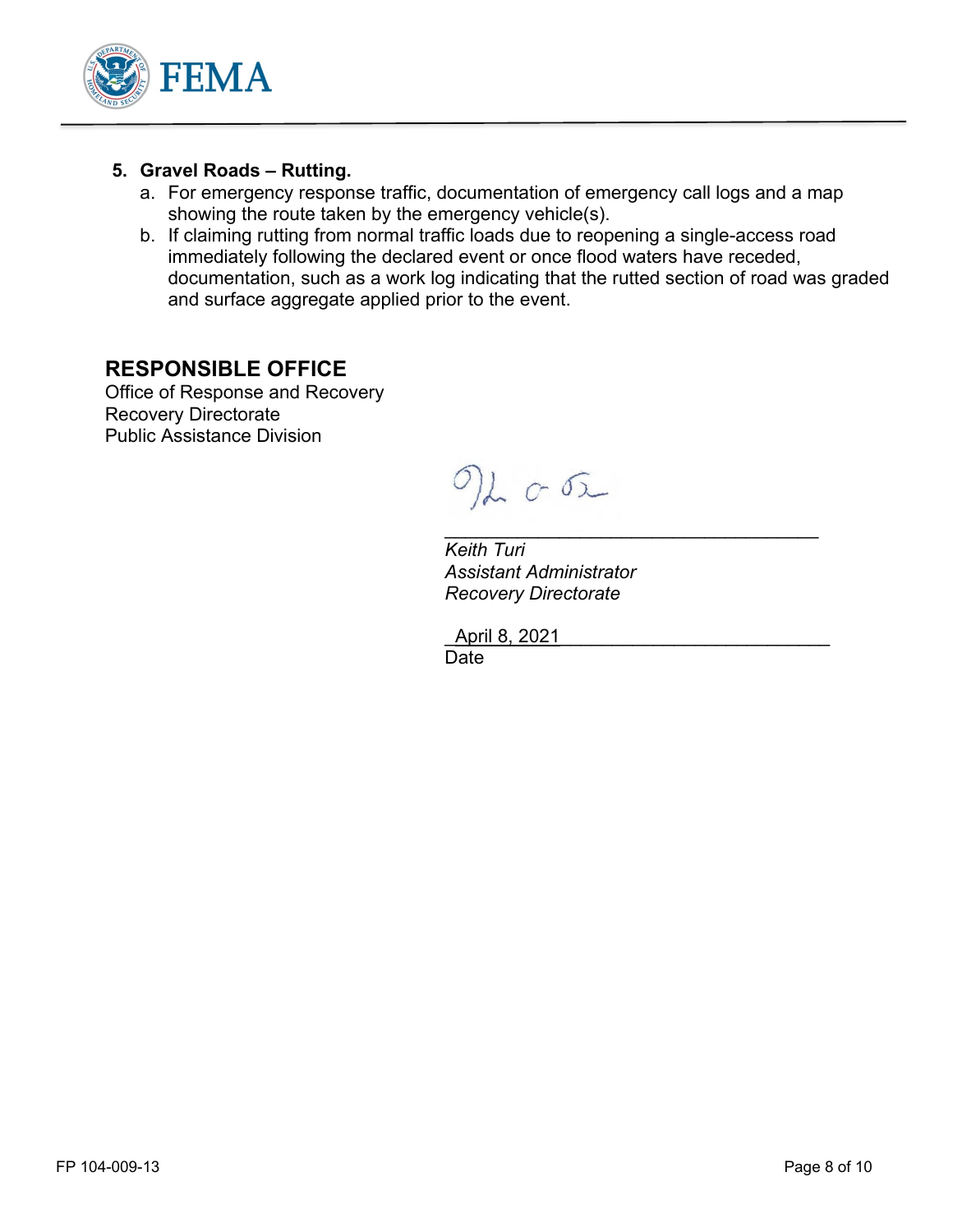

## **ADDITIONAL INFORMATION**

## **REVIEW CYCLE**

This policy will be reviewed no later than four years from the date of publication, or earlier if needed, and may be incorporated into future versions of the PAPPG, at which point this policy will be superseded and archived.

## **AUTHORITIES and REFERENCES**

## **Authorities**

- Robert T. Stafford Disaster Relief and Emergency Assistance Act, 42 U.S.C. 5121-5207, as amended
- Title 44 of the Code of Federal Regulations, Part 206, Subpart H

Note: Policies do not have the force and effect of law, except as authorized by law or as incorporated into a contract.

### **References**

• Public Assistance Program and Policy Guide, Version 4 (emergencies and major disasters declared prior to June 1, 2020 are subject to the version of the PAPPG applicable to the date of declaration)

#### **DEFINITIONS**

To establish consistent terminology for purposes of implementing this policy, the following definitions are provided below. These definitions are specific to this policy and may differ from definitions prescribed for the same or similar terms in other policies.

A **Public Road** is any publicly owned non-federal aid street, road, or highway for which an eligible Applicant has legal responsibility. Federal-aid routes are not eligible for Stafford Act permanent work under the PA Program. Bureau of Indian Affairs (BIA) roads may be eligible provided the tribal government does not receive funding from BIA or FHWA for the same work.

A **Federal-Aid Route** includes highways on the federal-aid highway program and all other public roads under the authority of FHWA not classified as local roads or rural minor collectors.

**Disaster Damage** means damage directly caused by a major disaster declared by the President under the Stafford Act within a designated disaster area.

**Projected Loss of Useful Service Life** means the claimed reduction of the remaining service life of a facility due to impacts caused by a major disaster declared under the Stafford Act. Claims for projected loss of useful service life typically involve non-visible disaster damage claims.